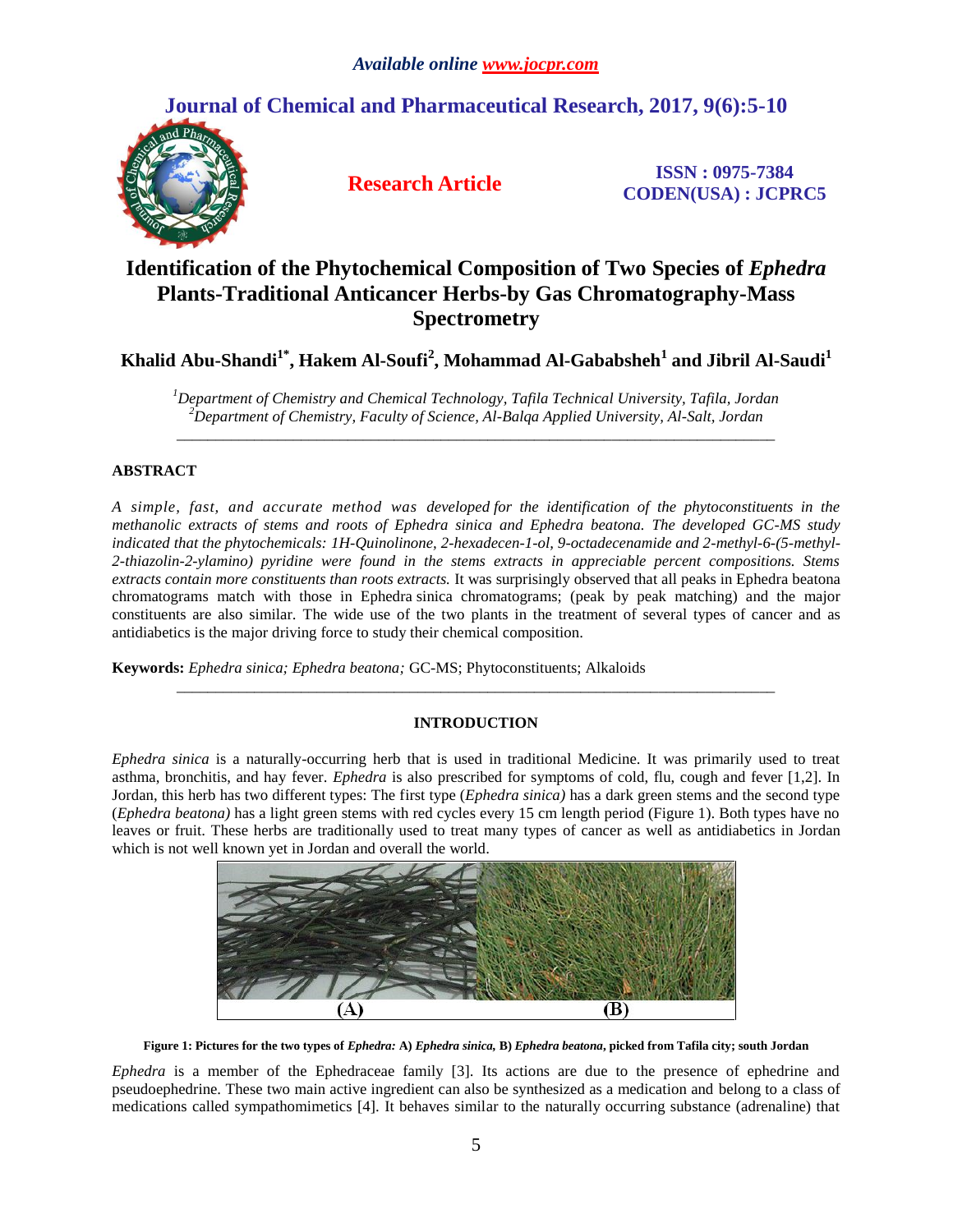body produces when man feels nervous. Evribetic Ephedrine and pseudoephedrine are sted to prevent fow blood pressure during spinal amenhesis [5] Both drugs-increase blood pressure and set as bronchodilators, with pseadoophodrine having considerably less effect [6]. Santhetic ephedrine compounds are widely used in over-thecounter cold remodues and are regulated as a drag. One of the most important modeinal activities of d'avenira plant is its action as anticancer. For example, among many herbal plants used by women with fresse cancer, ephedra was the most comparaly used and effective plant species in the tradment of becast cancer [7]. Compared to other constituents included in Sho-seirys-to, the horb Ephydro you found to inhibit strongly aminopyring N-demethylation et rat liver microsomes [3]. Moreover, it is suggested that celectra can serve as a potent candidate for regulation of inelanogenmis [9]. This depends on decreasing melanogenic factors (TRF1, MITF, and MAPK) and factors (TNFs, IL-1ß. IL-8, and GMA(SF) curing skin cancer and tedace influentation [10]. Zobedra is a traditional medical brob. that has anti-influenzatory and anti-coolect activities. The anti-coolect activities of the ephedra extract was mousured as vitro by 2.2'- diphered-1-picryBydragy1 (DPPH) and B-Carotene bleaching susays and then examined. for possible in vivo hepateprotective effects of chrenic and acute fivor failure [11]. The acidic polysaceburides extracted from the stem of cohears were investigated with Box-Behrken design. The method was employed to study the quantitative effects of temperature and time on extraction yield. By solving the regression segustion and analyzing 3-D plots, the optimum condition was found at an extraction temperature of 100°C and a time of 3.5 h [32]. The pare polysaccharide ESP-B4 was found to be the mass composition of the acidic polysaccharides extracted from Ephadra that has investment-pressure effect to treat shoundroid arthritis [13]. A monitorany separation tedevilory including chemical extraction, servestion and partficulism promising was used to extract ephodring from Sahadra. The extraction yield of systemer reached 92.45 x 0.46% with extraction temperature of 80°C and total estimation time of 20 h [14]. The Estone of Epheaku states was purified and found to have ability to stop the activity of the classical and alternative pathways of complement, and improve newological outcomes after spinul cord injury and ischemic brain injury [15]. In Increase, different analytical methods were used to analyze the physioconstituents in Ephedia. N-substituted sestamide glyconides were tested by using spectroscopic examination, after intraction of the stees components in Ephedra by ethanol. The structures were elacidated on the basis of entique 1D and 2D NMR and HRESDAS examinations, and qualitative chemical tests [16.17]. The phytoconstituents in fiphedia were measured by using ultra high performance liquid chromstography-tandom mass. spectrometry (UEB/LC-3dS320) by Visea and converters [19]. Con electromatography-mass spectrumates was used to analyze the ephedrine alkaloids simultaneously with its primary metabolites [19]. (OC-348) study was employed to compare volatile oils in Ephedya The study also described the autorodust activities of volatile oils extracted firm Ephodys [20]: Dieact ionization-mass spectrometry-based metabolomics analysis mothed of three medicinal tenes of Ethaba was performed as a deset ionization technique, to provide need unalysis of samples without sumple. preparation. So it has been advantageously applied to high-throughput stetabolomies analysis [21]. Terpensids in Ephydra were analyzed by gas chromstogenotes-mass spectrometry, and their pure mass spectra were obtained using chemometric inethods [22]. NEST Idusry search and retention induces were spylied to the identification. The two species of Ephedra were chosen in the prevest study because they are traditionally used to treat many types of inever in Jordan as well as antidiabeles. This motivates the group to complete this study and identify the phytoconstituents in the two types Hy OCAIX. Moreover, This work extends the study of the phytochemical compounds in the national medicinal plants that are investigated in our laboratory [23,24]. The OC54S technique was successfully used and strong sovereptions were built from this method due to the ability for data companison between the collected neadta and the documented library adapted with the inversment.

#### MATERIALS AND METHODS.

#### Plant Materials

The plant samples were harvested from different aroas in Tafila city in Jordan. Esbesiba beatons is characterized by the red cycles on stears each 15 on longth while Ephodra nisiva has a homologous stears. Ston's and Royts of each plant were repairated and used immediately after collection without further treatment.

## Responds.

Methanol (HPLC grade) was purchased from Aldrich and sead without forther parification. Water was distilled by using a dealthing type (ILF-2012)

#### Method of Extraction

Sterns and roots of the two species of Ephedra (1010 g exch) are securitely wrighed and souled separately in four 50 ml. vehancric flasks with methanol. The flasks containing the four minerials were munially shaken, and left to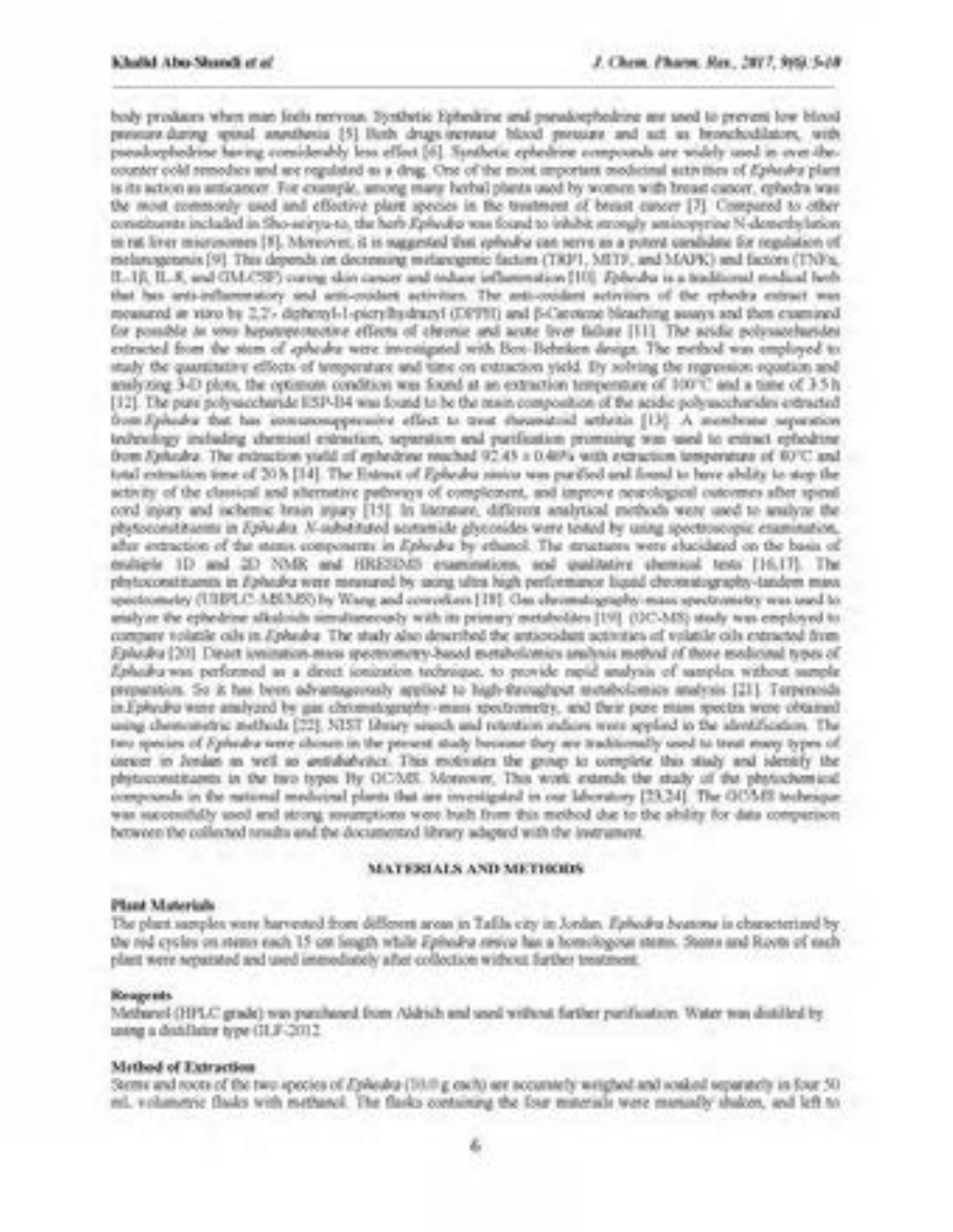stand for 48 h in dark at room temperature. The methanolic extracts were filtered, collected in new clean volumetric fludes and stored in refrigerator under a temperature of 5°C it 1 until use.

## Gas Chromatography/Mass Spectroscopy

An Agilent Technology gas chromatograph system type 7850 GC equipped with a mass spectrometer type Agilent Technology 5975C Inert MSD triple aten detector was used at a temperature of 250°C. A highly pure Helium gas (99:990%i) was employed as the carrier gas. The inlet pressure was 21.5 psi and the makeup gas for the mass spectrometer was highly pure argon (99:399%), at a flow rate of 20.1 mL/min. A column of 3% divisor 95% dimethyl silotune, 30 m, 0.25 um was used. The column oven temperature was programmed as follows: start temperature at 90°C; increased to 280°C with a ramp of 12°C/min, the temperature was held at 280°C for 2 min until elution was complete. The injector temperature was 275°C. After 15 s the split valves were opened for 3 min to purge the injector. All injections (1 µL) were made with a 10 µL Hamilton microsyringe.

# RESULTS AND DISCUSSION

The phytoconstituents in Rubus Foutcosus [23], Comolyulus areassis [24] and Artimista vulgavis [25] plants were successfully characterized in our lab. These plants were chosen because they have traditionally wide range of therspoutic activity. In this study, two species of Ephedra were chosen because they are widely used in tradition medicine to treat many tapes of cancer in Jordan as well as antidabetics. This motivates the group to complete this study and find the difference in phytoconstituents in the two species. The gas chromatograph/mass spectrometer was chosen to perform the analysis due to the ability for compound identification beside its acceptable resolution and high sensitivity. Accurate peak area can be calculated to tabulate the present composition for each constituent. Moreover, the extraction method is fast, simple and inexpensive.

# Gas Chromatography/Mass Spectruscopy

The best available Chromatographic system in our group is the Agilent OCMS. The separation was performed by using this modern technique under the conditions described above. The photocomponents in the methanolic extracts of Exhedra sinica and Exhedra beatons were separated and identified. In order to identify the components, a quadrupole mass analyzer was used. The gas chromatograph separates the components and shows a peak for each component in the extract. The mass spectrum contains number of signals. The signal at the highest m/z assigned the mass of the whole molecule. Detailed structural information can be obtained from the fragmentation signals with lower m/z. The base peak appears at 100% abundance. Split mode was used in the aralysis and one splitless injection was performed to test whether new components were appeared or not. The mass spectra fragmentation patterns for peaks in the chromatograms in Figures 2 and 3 were compared with the stored library and with other sources for mutching components in the extract such as National Institute of Standards Technology (NIST08d), Wiley Registry of Mass Spectral Data's, New York (Wiley 8) and Fatty Acid Methyl Esters Library version 1.0 (FAME library). The acquired mass spectra provided structural information to identify many compounds in the extract misture (Table 1). By screening the mass spectra and fragmentation patterns with these data, each spectrum matched with one structure with high probability >90% [23-25].



Figure 3: GC/MS chromatograms for the methanolic extracts of Zphedra states: A) stems extract E) roots extract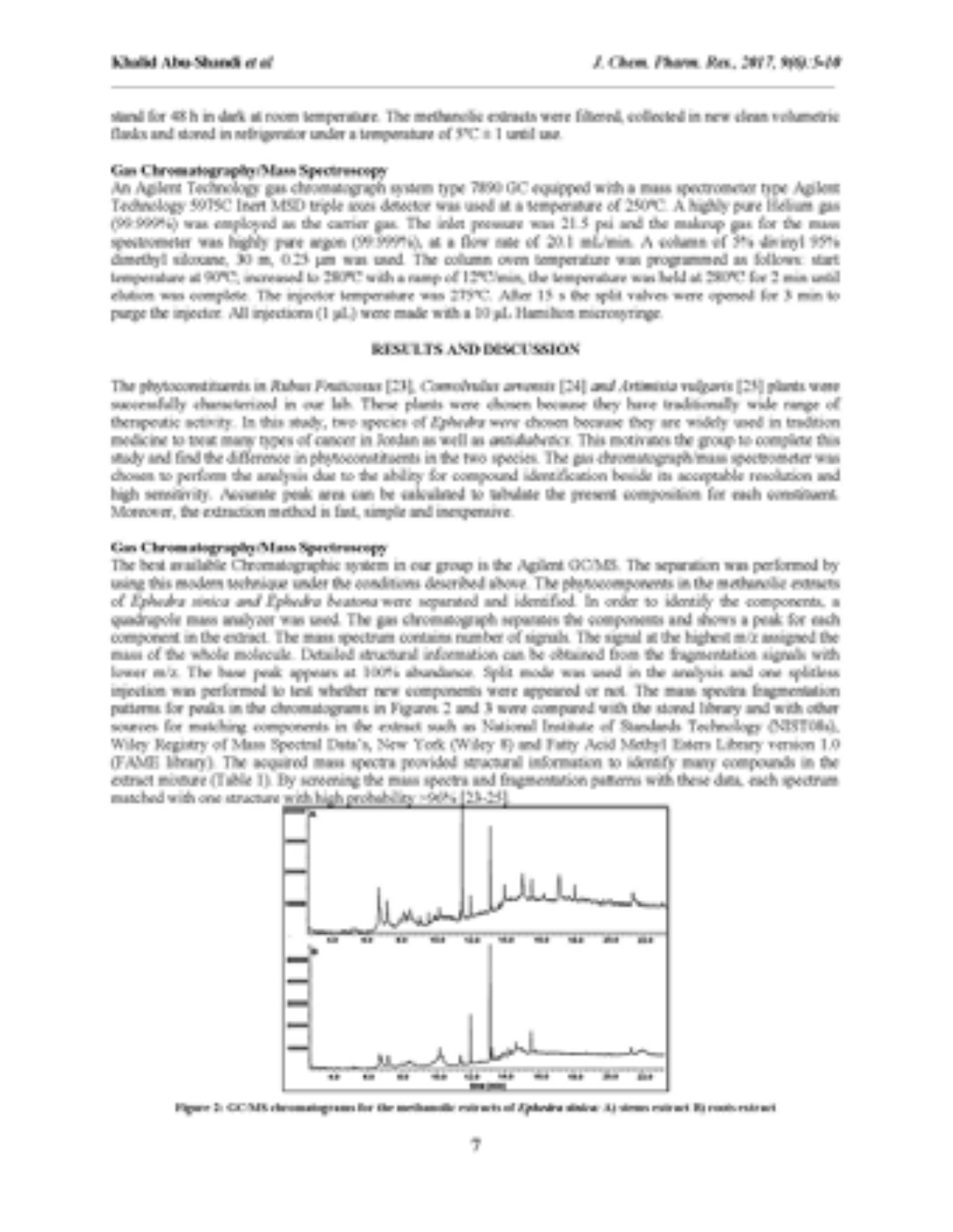

Figure 3: GCMS chromologyum for the methodolic extracts of Ephodra Bostone: A) steam extract B) roots extract

| Releation Time (mix) | Pry to conditional                                    | <b>Calleging similar</b> |                    | Aprilondina Amatismas |                |
|----------------------|-------------------------------------------------------|--------------------------|--------------------|-----------------------|----------------|
|                      |                                                       | <b>Show</b>              | <b>Manufacture</b> | <b>Streets</b>        | <b>Room</b>    |
| 6.678                | 3, ITC-Quinolin and                                   | 4.56                     | 43                 | 19,559                | <b>COLOR</b>   |
| a los                | image of (4.3.2.4.2.9) 413.4 (analyses 7.10-days 4.4) | 3.57                     | 5,73               | <b>COL</b>            | <b>STI</b>     |
| 2,414                | 111-Quincilinane                                      | 4.10                     | 43                 | 7.49                  | m.             |
| 3,485                | (5-admitses 1-anyChiosema)                            | 1,877                    |                    | ш                     | ш              |
| 日本語                  | 2-benefician-1-off                                    | 31.42                    | 2.23               | 33.00                 | 3.68           |
| 11,988               | Howky manish                                          | 3,359                    | 5.38               | 2.33                  | 4.36           |
| 13.137               | <b>Such Symmits</b>                                   | 34.05                    | 53.36              | 31.56                 | 79. Top        |
| 1.1.964              | 2.8 mailryl-9-teleschemole acid.                      | 3.29                     | <b>COLLECTION</b>  | 8.7%                  | <b>College</b> |
| 15.00%               | Cyclobosane, Archaelos/polishanyli-Lipanyli           | 3.37                     | <b>ILL</b>         | 3.46                  | H.             |
| 12.201               | 4-4-10 service that Aplitudes are                     | 3.63                     | 21.74              | 2.46                  | 13.12          |
| 14.758               | 9-octadecutors wid-<br><b>THEFT</b>                   | 12.                      | 100                | m                     | m              |
| 17.139               | 9.12-octadecadegoric acid, method over                | 45.                      | $\sim$             | <b>THE</b>            | a.             |
| 18,000               | Cyclobesian LGL/vilanatizy/hated-404-methylpanty/     | 128                      | <b>The Co</b>      | a.                    | $-10$          |
| $-1444$              | 2-nations of matter 2-himseles 2-ylaneouspytoless     | 3.40                     | ٠                  | Ta S                  | 4.740          |

Table 1: The detailed information for the components found in Zydosley states and Epitodes Instrum-

The components with percentages less than 1% are not listed in the table. The listed percentages were calculated as follows: (Area constituent lotal area of constituents\*100%).

### The Major Ple-toconstituents

In stems methanolic extract of Ephedra sittica, fourteen peaks were detected in the GC chromatogram under the conditions described above (Figure 2 and Table 1). The peaks were individual, sharp, well resolved and readily quantified. All peaks have percent compositions >2%. On the other hand, the chromatogram of stems of Ephodra beatona shows nine peaks (Figure 3). It was surprisingly observed that all peaks in Ephodra-beatona chromatograms mutch with those in Ephedra sinica (peak by peak matching). The Compounds with the highest contributions in the two plant species are: 2-becadecem-1-ol and 9-octadecemmide with high percentages specieved. at te-11.522 and 13.137 min respectively (Table 1). 1H-Quinclinene appeared in approxiable percent composition at te-6.678 min. Roots methanolic extracts consist less phytocoretitaents. In the two roots extracts, it is also clearly observed that 9-octadecenamide has high percentages with lower percentages of 2-hexadecen-1-ol.

2(1H)-Quinolinone (Figure 4) is member of an amino acid group called alkaloids. These amino acids are found in many plants and have physiological impact on the human body and nervous system. For example quinolones were discovered in 1966 in systematic sereening of natural products for anticancer drugs. It was isolated from the bark and stems of Camptotheca acuminate, a tree in China used for cancer treatment in traditional Chinese medicine [26]. Moreover, quincline compounds are widely used as "parental" compounds to rembesize molecules with medical benefits, especially with anti-malarial and anti-microbial activities. Certain quinoline-based compounds also show effective anticancer activity [27].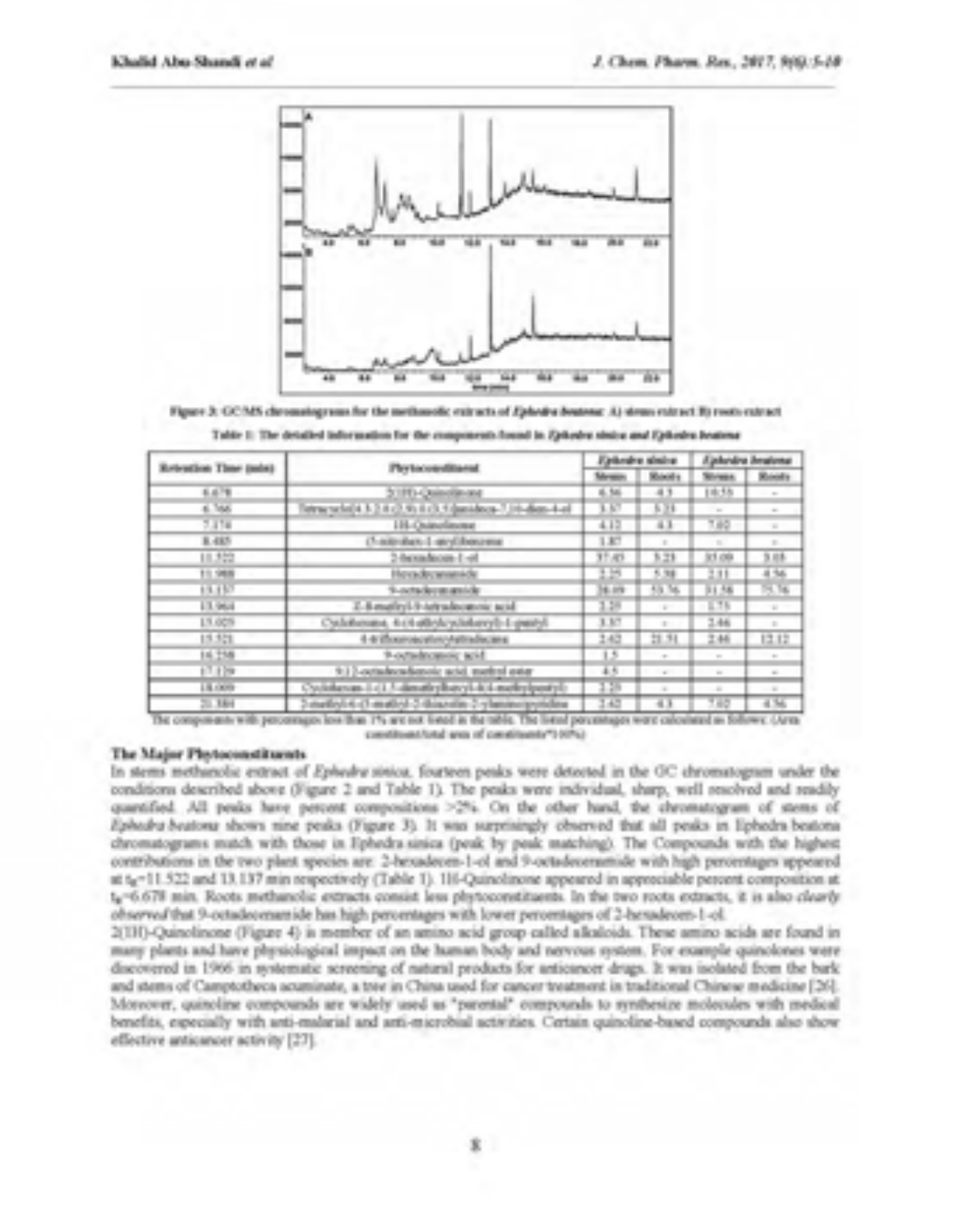

Figure 4: The mass spectrum of 2018; Quincilliance 1,-4.478 min

9-Octadeomanoide (Figure 3) or elemnide was found to be a major component. It is an endogenous substance which increase to enterthy of the state and the generals to a show the sheet also show the other as the education of uptake inhibitor [28,29].



Figure 5: The mass spectrum of 9 Octadeconomide, 6,-43.137 min.

2-Hesadeuen-I-el (Phytol) (Pigure 6) is an acyclic dismpane alcohol that can be used as a precursor for the manufacture of synthetic forein of vateries E [30] and vitamin K1 [30]. Herbs contain 2-heundecen-1-ol and prevalent in Korea and china are used in Chinese traditional medicine to treat bacterial infections, hepatitis and tumers and used as diuratic. In nine studies have shown that there herbs event anticapear activity via corportdependent apprenant [32]



Tigary 6: The man spectrum of 2 betadores 1 of, to -13.522 min

2-Methyl-6-(5-esetityl-2-thianylits-2-ylanime/eyesdient is favord at many alcoholic extracts of plants that have antitumer activity [33,34].

### Public Applications

The previous data interpret the wide range of biological activity of Ephodos. In fact, this study was performed because the two species of FlyAedra are widely used in tradition mechoice to treat many types of cureer and some other symptoms in Jordan Herein in Tafile city, depending on this information it was surprisingly observed that chewing 2-3 g of Ephodys service for 15 missues by people who have Inpertension and diabeties, the blood presence returns normal and glucour level drops down to the normal levels. People who have hypertension and dishetion cyceptoms stopped using the presented drugs such as Bibliothers and insular empectively.